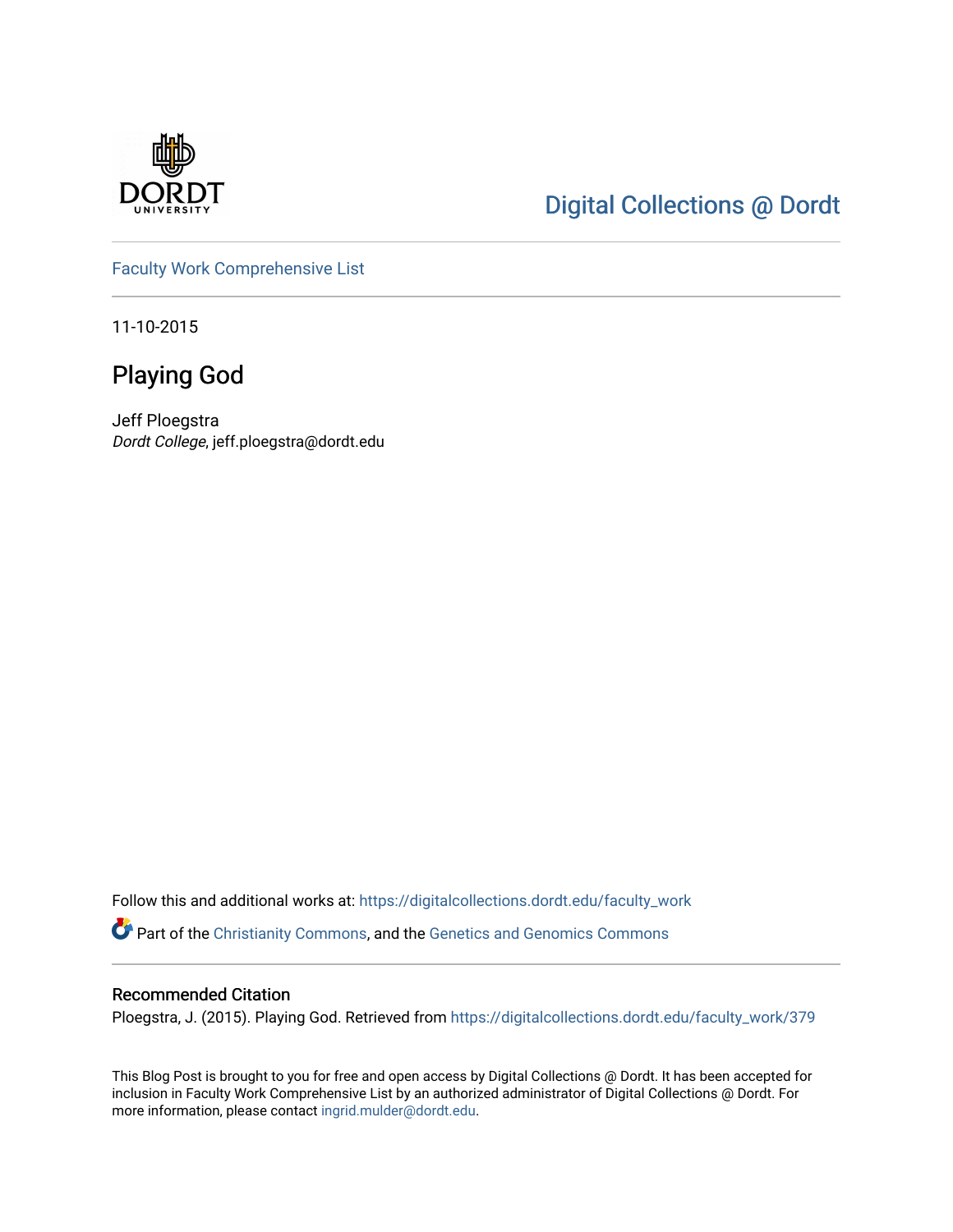# Playing God

#### Abstract

"Technically speaking, animals and plants that we have selectively bred are genetically modified organisms (GMOs)."

Posting about the benefits and dangers of genetic modification from In All Things - an online hub committed to the claim that the life, death, and resurrection of Jesus Christ has implications for the entire world.

#### <http://inallthings.org/playing-god/>

#### Keywords

In All Things, transgenic organisms, GMOs, change, technology

#### **Disciplines**

Christianity | Genetics and Genomics

#### **Comments**

[In All Things](http://inallthings.org/) is a publication of the [Andreas Center for Reformed Scholarship and Service](http://www.dordt.edu/services_support/andreas_center/) at Dordt [College](http://www.dordt.edu/).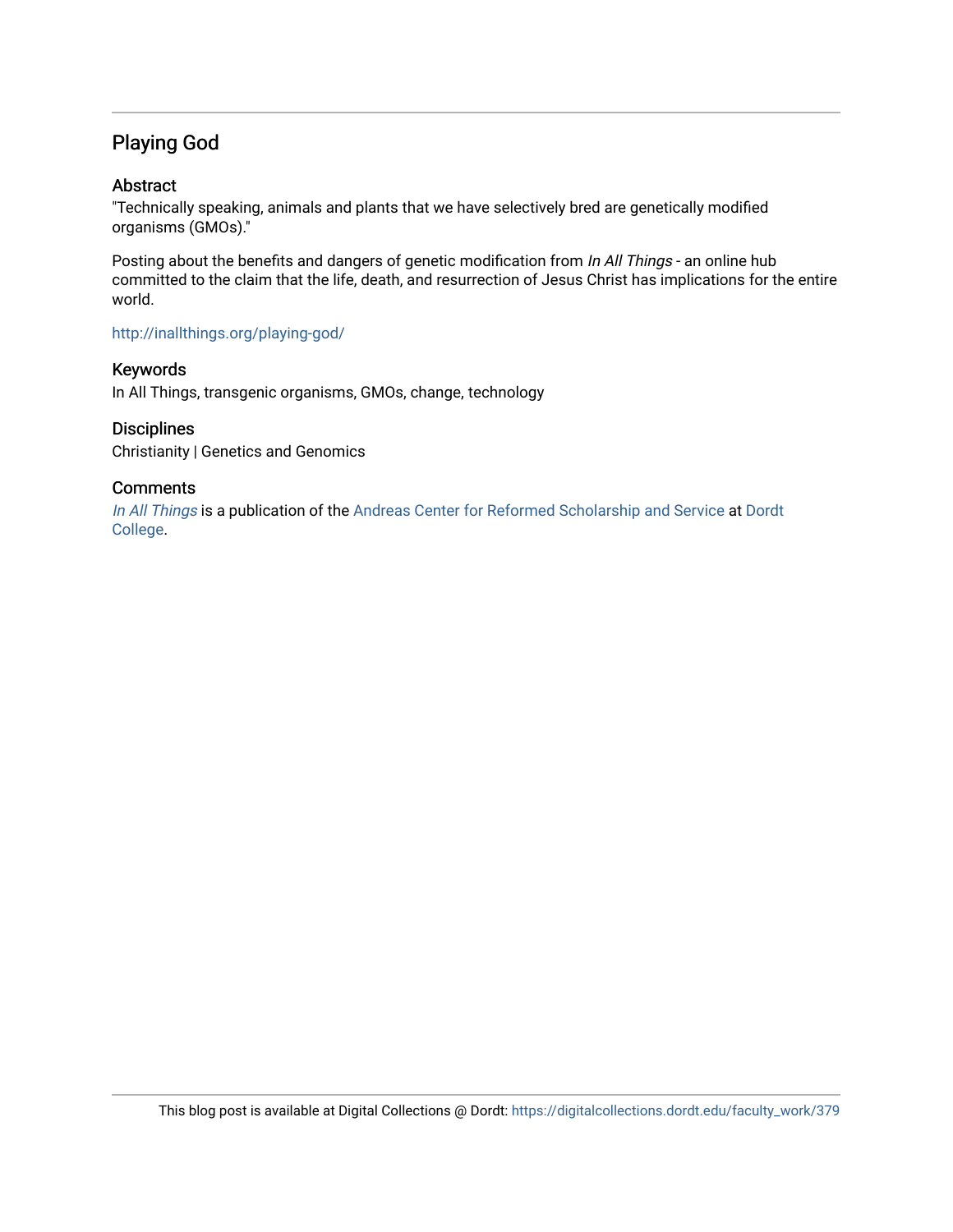# **Playing God**

**[inallthings.org](http://inallthings.org/playing-god/)**/playing-god/

#### Jeff Ploegstra

When we start altering the genetics of an organism, are we playing God? Well, of course we are. I would argue that we are playing God all the time. When we treat cancer, when we dam a river, when we shape the landscape, when we give antibiotics to a sick child… In the broad sense, it is a part of what we are here to do. We are here as representatives of God to his creation, as Christ's witnesses to his people. The question really isn't whether we are playing God, it is whether we are doing it well: whether we are acting, to the best of our ability, in accordance with the purposes God has for his creation.

## **A spectrum of change**

That being said, some genetic changes are relatively minor and others are more profound. Some affect a very small population of organisms and are in highly controlled environments, while others are used on a scale that is truly astounding. The degree of change and the scope over which a change is applied represent degrees of risk which should be carefully considered and balanced against the potential benefits.

If we look first at the degree of change, we should really consider a continuum where, technically speaking, animals and plants that we have selectively bred *are* genetically modified organisms (GMOs). We are selecting for particular desirable traits to enhance or "fix" them in a population over time. The various breeds of dog are good examples. There are breeds specifically adapted for hunting rats (rat terrier), racing (greyhounds), or companionship (maltese).

One degree further along the continuum, we sometimes generate random mutations in plants that could theoretically exist in natural populations, but we simply want to speed the process up. This process has been used to improve the disease resistance, yield, appearance, and flavor of many crops. Rio Red grapefruits are a product of this kind of process; historically grapefruits were all pink to off-white.

One step further, we start using molecular tools. We knock out specific genes intentionally. There really isn't anything new in the organism. We simply turned something off. A good example of this is the "Arctic apple" that doesn't turn brown. The browning in apples is actually caused by the activity of an enzyme called Polyphenol Oxidase. When we turn this gene off in the apple, the apple stays white after being cut.

At the other end of the continuum, we actually insert genes from other organisms. These organisms are then termed "transgenic." A variety of therapeutic interventions routinely used in medicine are from transgenic organisms. Insulin and clotting factor are good examples. In these cases, the gene for the human protein has been inserted into a bacterial or eukaryotic cell line to increase the ease of production and safety of these therapies. There is essentially no hesitation in the use of these GMOs because the benefit for those affected by these disorders is profound. Hemophilia runs in my sister-in-law's family. Both her father and uncle contracted HIV and later died of AIDS after using clotting factor extracted from contaminated human blood. Her son, however, has no risk of ever contracting HIV or other bloodborne illnesses from the clotting factor he uses because it is produced by hamster cells in cell culture.

People tend to think that this creation of transgenic organisms is a "crossing of the line" or is somehow "unnatural." However, genes are naturally transferred between organisms. Horizontal gene transfer is a welldocumented phenomenon. It is most common among bacteria, but examples are found between plants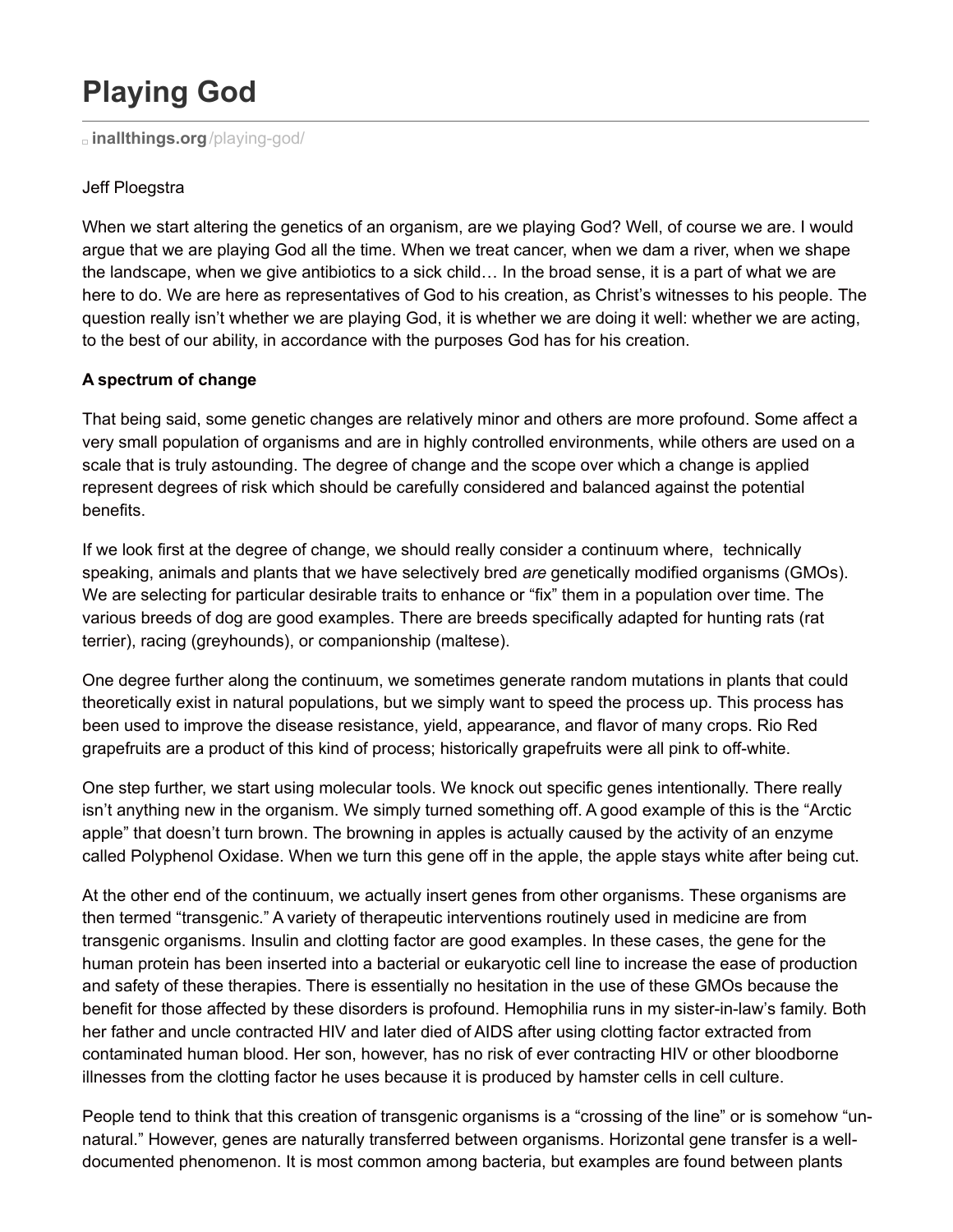and bacteria, protists and insects, and plants and insects. Often this occurs in situations where the two organisms live together in a close symbiotic relationship.<sup>[1](http://inallthings.org/playing-god/#fn1-6843)</sup> In many respects, these organisms together represent a genetic system, and it doesn't matter which organism has the genes. There is a whole discussion to be had about the nature and frequency of human-derived transgenics versus those produced naturally, but the transfer of genes between organisms does happen naturally.

#### **An altered frame of reference for genetic change**

Some instances of inserting genes from one organism into another (transgenics) generate greater concern than others. BT corn and Roundup Ready technology have continued to generate a lot of controversy because they include major changes to the organism (introducing bacterial genes into a plant) **and** the scope of implementation is huge. The scope bothers me far more than the degree of change. The degree of implementation is extreme. The diversity of species and the diversity within species has declined profoundly as a result of genetic modifications to our crops. The improvement in ease of use for these modified crop plants means they have been adopted by almost every farmer and other crops and varieties of crops have fallen by the wayside. In a way, the genetic modification is not restricted to the change that was made to the crop plant, but on a more global scale, to the entire landscape. Entire genomes have essentially disappeared as varieties and species have been displaced.

In the big picture, this is what I find truly ironic: modifications related to a handful of genes in a plant can generate so much controversy, while a much larger modification of genetic systems is occurring globally. The genetic system of the planet is being profoundly altered by the current mass extinction of entire species across huge areas of the planet. The real genetic modification of concern to me is not the introduction of a bacterial gene into a plant; it is the complete loss of thousands of unique genomes caused by the widespread adoption of one particular species (e.g., of corn) at the expense of all others.

There are other dangers of this widespread implementation as well. The ubiquitous problem with research related to product testing is that you generally find what you are looking for. If an unanticipated problem arises after implementation, it is now a problem across millions and millions of acres. A clear example of this has been the development of resistance. We now have insects resistant to BT and weeds that are resistant to Roundup.

This implementation hasn't been all bad. In reality, BT technology and Roundup Ready technology substantially reduced the overall use of pesticides and herbicides, particularly those that clearly have much greater negative impacts on human and ecosystem health. Modern cropping systems have also provided an abundance of food that has provided food security for billions of people and allowed for specialization within society – specialization that has led to the flourishing of art and innovation. However, we now produce so much food that it isn't just food anymore; it is now becoming fuel and plastics, among other things.

## **Avoiding idolatry**

We are in the golden age of genetics/genomics. Genetic modification is a standard tool in biological research. In order to understand gene function, we routinely modify genes or their expression. Research in pharmaceuticals, agronomy, materials, chemistry, and medicine all rely heavily on GMOs, and GMO products are used directly in the associated industries on production scales.

As a society we need a much more nuanced view than GMO = bad. At every step, in every unique case, we should be asking ourselves if our goals are to love God, to love other people, and to steward the creation. We should be asking how new technologies will shape our behavior and the land. We should be asking if there will be equitable access to the benefits of new technologies, or if our use will disadvantage others while it benefits us. We should also ask whether our uses match our justifications. For example, it is